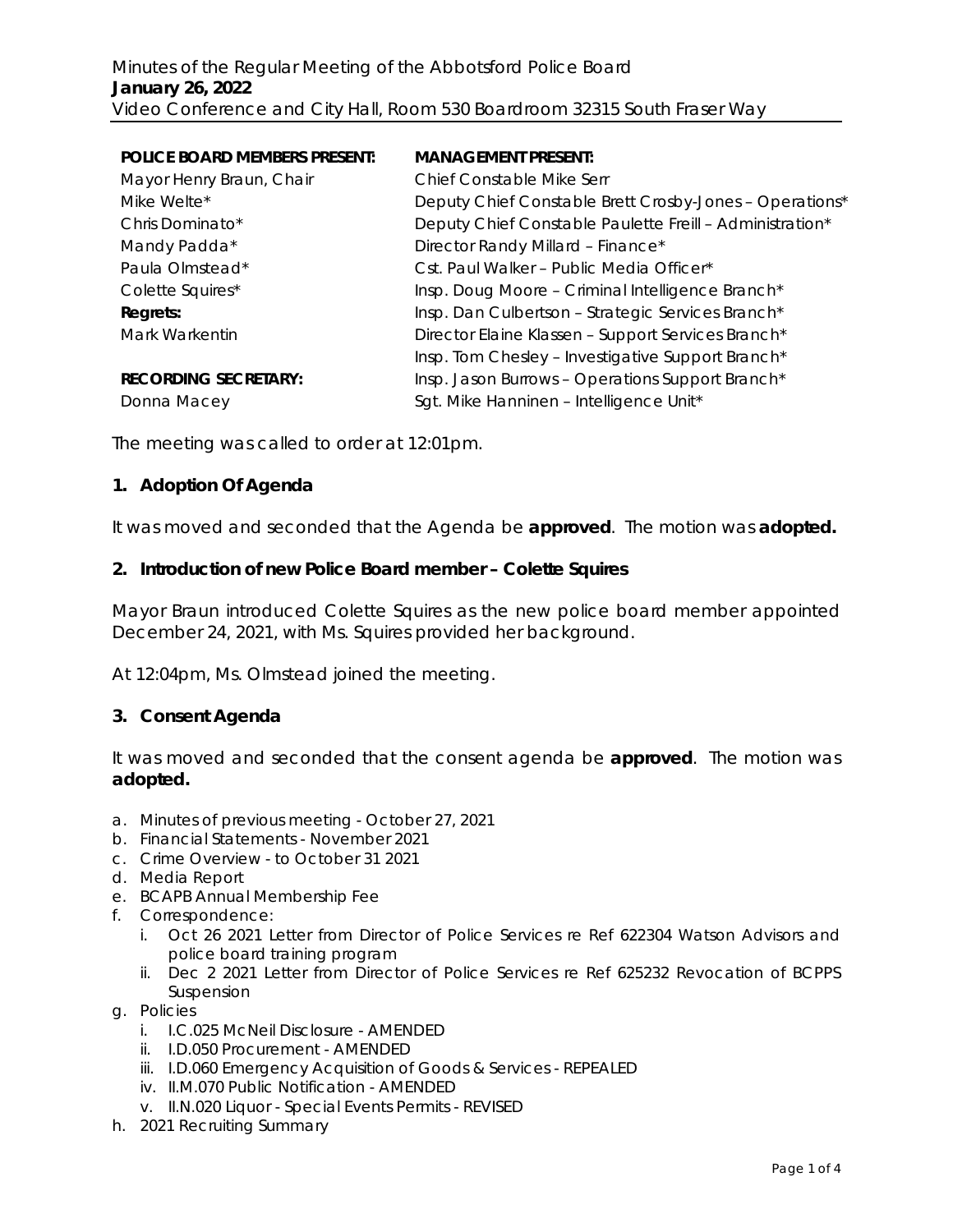## **4. Business Arising Out of Previous Minutes**

Chief Serr clarified that the bursary awards are open to students graduating from public secondary schools in the Abbotsford School District, including MEI. Abbotsford Community Service confirmed that the awards are not open to certain schools due to the threshold of the number of graduates which does not make it financially viable and that some schools are unable to share their internal scholarships with the rest of the pool creating an unfair advantage to other students.

### **5. Presentation – 2021 Year End Review**

Chief Serr reviewed the year end presentation, which highlighted the following:

- **Calls for Service** 2021 there was a significant increase from previous year combined with a successful increase in online reporting. The use of online reporting for non-emergency incidents diverts calls away emergency 911. In 2022, the department will look to further increase online reporting through public education.
- **Street Checks** the new mandates from the provincial government on how street checks can be conducted has correlates to the significant decrease of 88% from prior year.
- **Homicides** there were four (4) homicides, an increase of two from the previous year however, none were attributed to the lower mainland gang conflict (LMGC), largely due to proactive efforts to disrupt gang violence directly connected to LMGC.
- **Violent Crime Rate** decrease seven percent (7%) from previous year and is the lowest rate in comparison to neighbouring jurisdictions.
- **Assault PO**  in 2021 there were 29 incidents where officers were assaulted. It was noted that over the past three years there has been upward trend in assault of police officers.
- **Robberies** increase of 22% from the previous year, noting that 27% were related to shoplifting and 38% related to street/associate of which many are related to marginalized community. SORT is working to mitigate, reaching out and connecting to the individuals.
- **Sexual Assaults** Up nine percent (9%) from previous year. The upward trend indicates that people who are the victim of such an assault are reporting which is positive, enabling police intervention and ability to direct victims to resources for help. Barriers to reporting are something the department continues to monitor with a view to improving so that victims feel safe in getting the help they need.
- **Assault Level 2/3**  increased three percent (3%) from previous year.
- **Property Crime Rate**  remained flat from previous year, lowest in comparison with neighbouring communities however, many of the other communities experienced a decrease except for one.
- **Break and Enter** decrease of ten percent (10%) from last year.
- **Theft from auto**  decreased two percent (2%) from 452 in 2020 to 445 in 2021. It is high in comparison to jurisdiction to the west, which can be attributed to the fact that Abbotsford does not have the same level of transit service, such as sky train.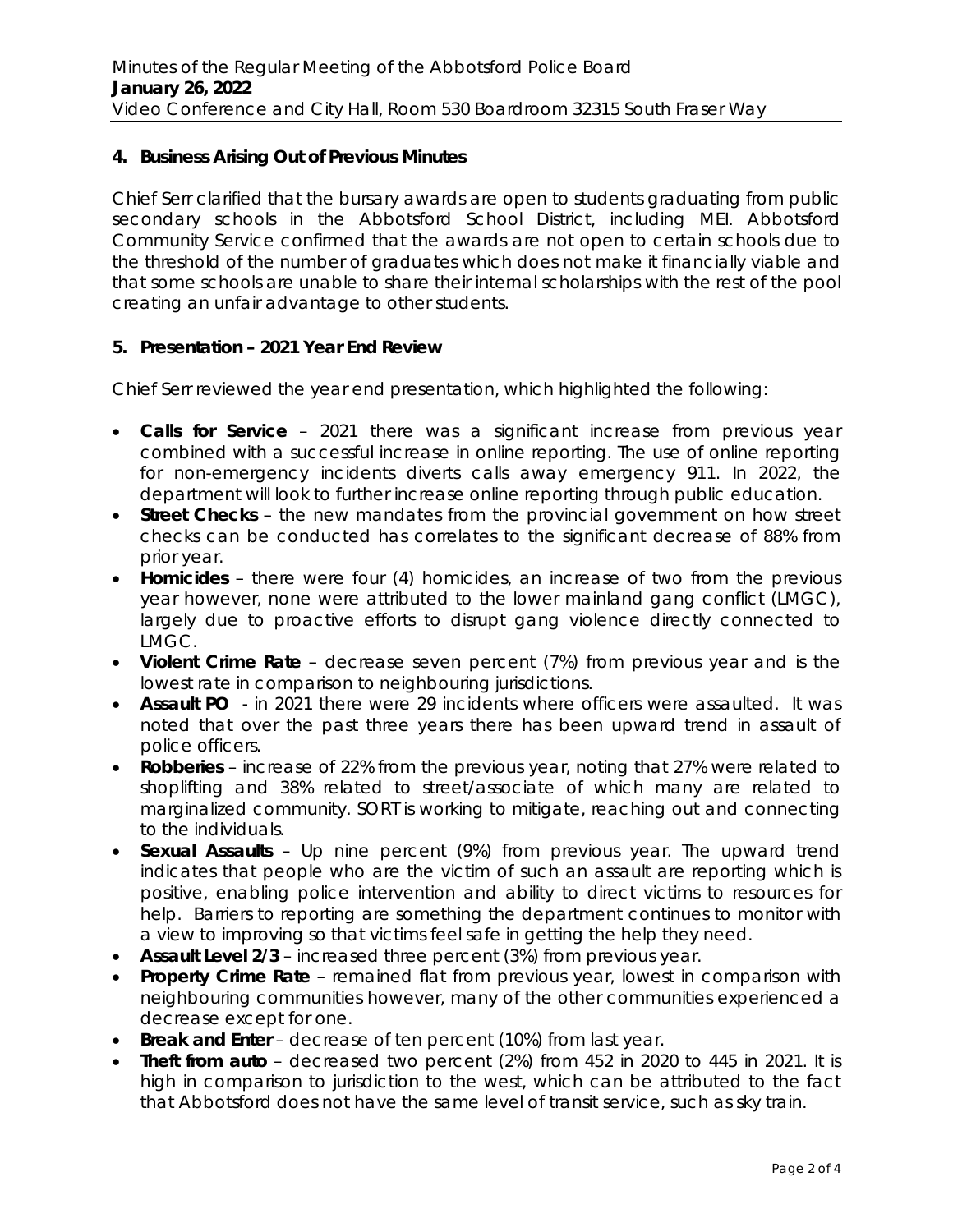- **Theft from auto** decreased two percent (2%) from 1,480 in 2020 to 1,457 in 2021. It is believed that the decrease over the past few years is attributed to a person's inability to make a police report due to 911 challenges.
- **Fail to Stop** continues to be a challenge; increase of 15% in 2021 from previous year; bound by provincial legislation to not engage in pursuits as it poses significant risk to public and police. There are other tools that can be used such as deployment of spike belts, air services, or covert policing. Working with provincial government through BCACP Traffic Committee for more effective tools and penalties for those who fail to stop for police such as increase fines and longer impoundment for vehicles.
- **Traffic Enforcement** violation tickets were down to 5,560 in 2021 from 6,561 in 2020, representing a 15% decrease. Many other priorities in 2021 impacted the decrease but focus was on the areas that have biggest impact to public safety. Last year there were 10 people who died because of a motor vehicle incident, up from three the previous year. There will be increased focus in the areas that pose the most risk for traffic incidents, as well as impaired driving. In 2020, there were 558 offences put forward for impaired driving and in 2021 there were 770, representing a 38% increase. In 2022, there will be media campaigns and intensive efforts to make a positive impact on impaired driving.

Colette Squires asked a question about correlation to homicides in 2017 and 2018 and the increase in street checks in 2018. Chief Serr commented that, to a degree, there would be some correlation noting that 10 of the homicides in the two years were gang related. He noted that street checks are a valuable tool when applied appropriately, and provide policing with important intelligence, especially in gang conflicts.

# **6. Chief's Report**

Chief Serr, Deputy Crosby-Jones, and Deputy Freill reported on the following:

- **Flood** Chief Serr commented on the response to the flooding in Abbotsford in November. He commented on how proud he was of the employees of the police department, noting that everyone went above and beyond to assist and make a difference. Chief Serr expressed his gratitude to the police departments and agencies, and the community, who stepped up in different ways to help Abbotsford. He thanked Cst. Walker for his professionalism and hard work preparing him for media. He noted that it is through the most difficult and challenging times that true character and leadership become evident. Chief Serr commended Mayor Braun for his leadership through the flooding. Mayor Braun echoed the Chief's comments about the staff of the police department.
- **Retirement** Chief Serr reported that Deputy Freill announced her intention to retire at the end of April.
- **Recruiting** Chief Serr reported that in 2021, recruiting hired 24 members, 14 exempt and 10 new recruits, of which 22% represent the diverse community and 25% female. Deputy Freill referred the board to the full recruiting report in the consent agenda.
- **ALPR** automatic license plate reader; Deputy Crosby-Jones reported that there are three (3) police vehicles that have ALPRs to check license plates. In 2021, 264,000